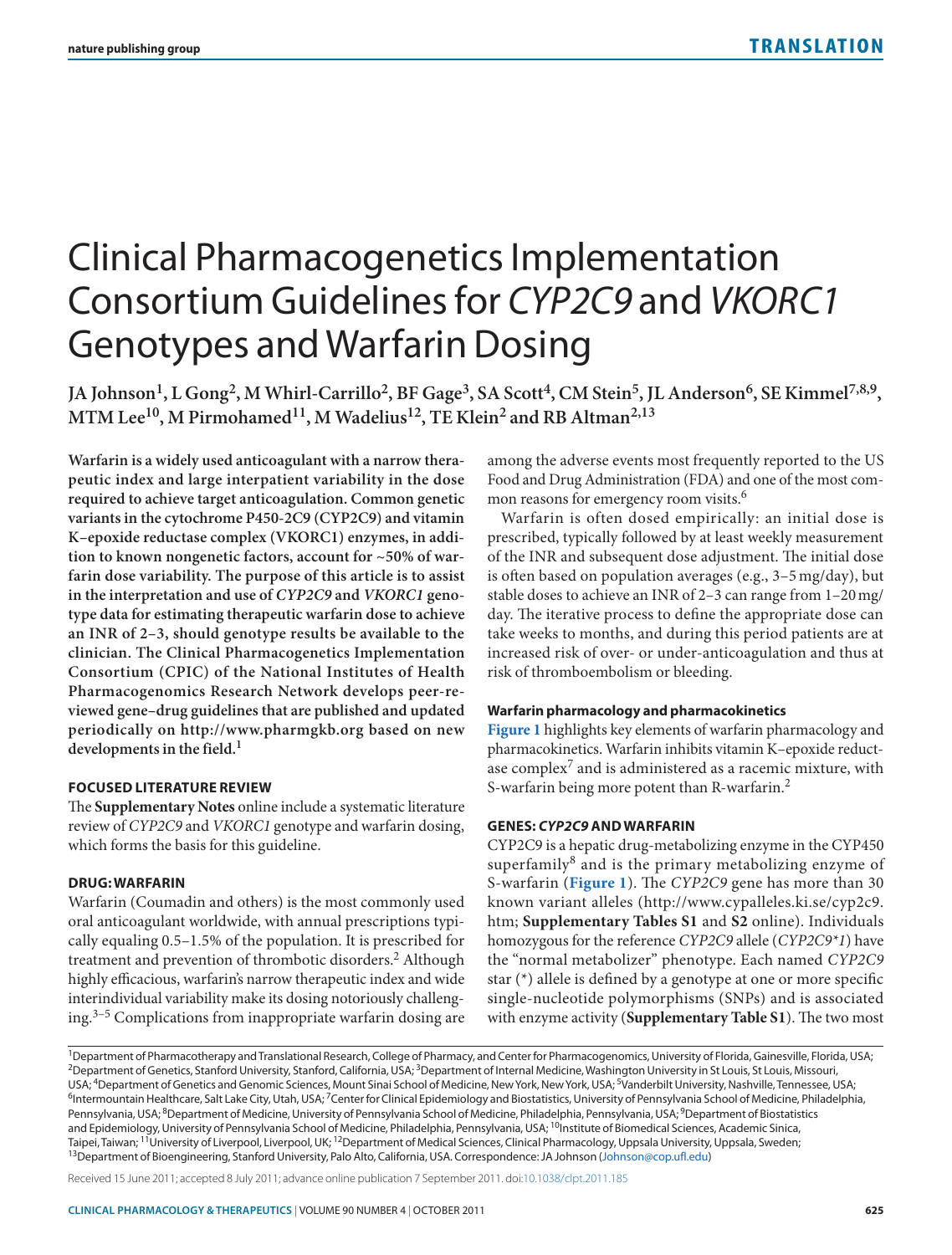<span id="page-1-0"></span>

**Figure 1** Schematic representation of warfarin metabolism and its mechanism of action. Warfarin is administered via a racemic mixture of the *R*- and *S*- stereoisomers. S-warfarin is three to five times more potent than R-warfarin and is metabolized predominantly to 7- and 6-hydroxyl metabolites via CYP2C9. Warfarin exerts its anticoagulant effect through inhibition of its molecular target, VKORC1, which in turn limits availability of reduced vitamin K, leading to decreased formation of functionally active clotting factors. These clotting factors are glycoproteins that are postranslationally carboxylated by γ-glutamyl carboxylase (GGCX) to Gla-containing proteins. The endoplasmic reticulum chaperone protein calumenin (CALU) can bind to and inhibit GGCX activity. The metabolism of reduced vitamin K to hydroxyvitamin K1 is catalyzed by CYP4F2, which removes vitamin K from the vitamin K cycle. Adapted from the warfarin pharmacokinetics (PK) and pharmacodynamics (PD) pathways provided at PharmGKB, [<http://www.](<http://www.pharmgkb.org/do/serve?objId=PA451906&objCls=Drug#tabview=tab4>.) [pharmgkb.org/do/serve?objId=PA451906&objCls=Drug#tabview=tab4>.](<http://www.pharmgkb.org/do/serve?objId=PA451906&objCls=Drug#tabview=tab4>.)

common variants with reduced enzyme activity among individuals of European ancestry are *CYP2C9\*2* (rs1799853) and *CYP2C9\*3* (rs1057910).8 The frequencies of the *CYP2C9* variant alleles differ between racial/ethnic groups.<sup>8,9</sup>

*In vitro* and *ex vivo* studies suggest that *CYP2C9\*2* and *\*3* impair metabolism of S-warfarin by ~30–40% and ~80–90%, respectively.8 As compared with patients who are homozygous for *CYP2C9\*1*, individuals who inherit one or two copies of *CYP2C9\*2* or *\*3* are at greater risk of bleeding during warfarin therapy,5,10,11 require lower doses to achieve similar levels of anticoagulation, and require more time to achieve a stable INR.10,12 Additional *CYP2C9* variant alleles with reduced activity (*CYP2C9\*5, \*6, \*8,* and *\*11*) contribute to dose variability among African Americans (**Supplementary Table S3**). Including these additional *CYP2C9* variants in dosing algorithms for warfarin may improve predictability for African Americans.

# *Vkorc1* **and Warfarin**

*VKORC1* encodes the vitamin K–epoxide reductase protein, the target enzyme of warfarin.7,13 VKORC1 catalyzes the conversion of vitamin K–epoxide to vitamin K, which is the rate-limiting step in vitamin K recycling.<sup>14</sup>

A common noncoding variant (−1639G>A, rs9923231) is significantly associated with warfarin sensitivity and reduced dose requirements, as −1639A carriers require lower initial warfarin doses than −1639G carriers.4,9,15–18 The −1639G>A polymorphism alters a *VKORC1* transcription factor binding site, leading to lower protein expression.<sup>4,16</sup>

Including other common *VKORC1* SNPs or haplotypes in dosing algorithms does not further improve warfarin dose prediction.9,17

The −1639G>A allele frequency varies among different ethnic groups (**Supplementary Table S2** online) and largely explains the differences in average dose requirements among whites, blacks, and Asians.18 Several rare nonsynonymous *VKORC1* variants confer warfarin resistance (high-dose requirements); these are detailed in **Supplementary Table S3**. 19

# **Linking Genetic Variability To Variability in Drug-Related Phenotypes**

*CYP2C9* and *VKORC1* polymorphisms account for up to 18 and 30%, respectively, of the variance in stable warfarin dose among patients of European ancestry, 9,17,18,20 but these variants explain less of the dose variability in patients of Asian or African ancestry. Other genes of potential importance are discussed in **Supplementary Note S1** online.

In 2007, the FDA modified the warfarin label, stating that *CYP2C9* and *VKORC1* genotypes may be useful in determining the optimal initial dose of warfarin.<sup>21</sup> The label was further updated in 2010 to include a table (**[Table](#page-2-0) 1**) describing recommendations for initial dosing ranges for patients with different combinations of *CYP2C9* and *VKORC1* genotypes.

## **Genetic test interpretation**

Most clinical laboratories report *CYP2C9* genotype using the star (\*) allele nomenclature and may provide interpretation of the patient's predicted metabolizer phenotype. Alleles other than *\*2* and *\*3* might not be tested, influencing the accuracy of the genotype-based dose prediction, which is particularly relevant in those of African ancestry who more commonly carry other *CYP2C9* variant alleles. *VKORC1* is typically reported by −1639G>A (or the linked 1173C>T) genotype, with accompanying interpretation of warfarin sensitivity. Of note, most commercial genotyping platforms do not detect rare *CYP2C9* and *VKORC1* variants that may influence warfarin dosing (**Supplementary Note S2** and **Supplementary Table S3**).

## **Genetic test options**

Commercially available genetic testing options change frequently, but several platforms are available for *CYP2C9*/*VKORC1* genotyping, some of which have been approved by the FDA (**Supplementary Note S2**).

## **Incidental findings**

No diseases have been linked to *CYP2C9* variants independent of drug metabolism and response. Similarly, no diseases have been consistently linked to common *VKORC1* variants routinely interrogated in warfarin pharmacogenetics tests.

# **Recommendations For Warfarin Maintenance (Chronic) Dosage Based on Genetic Information**

We use the three-tiered rating system described previously (and in **Supplementary Note S3** online)<sup>1</sup> in which ratings of A, strong; B, moderate; and C, optional are applied based on the evidence reviewed. The recommendations for dosing based on genotype contained herein are rated as level A, or strong,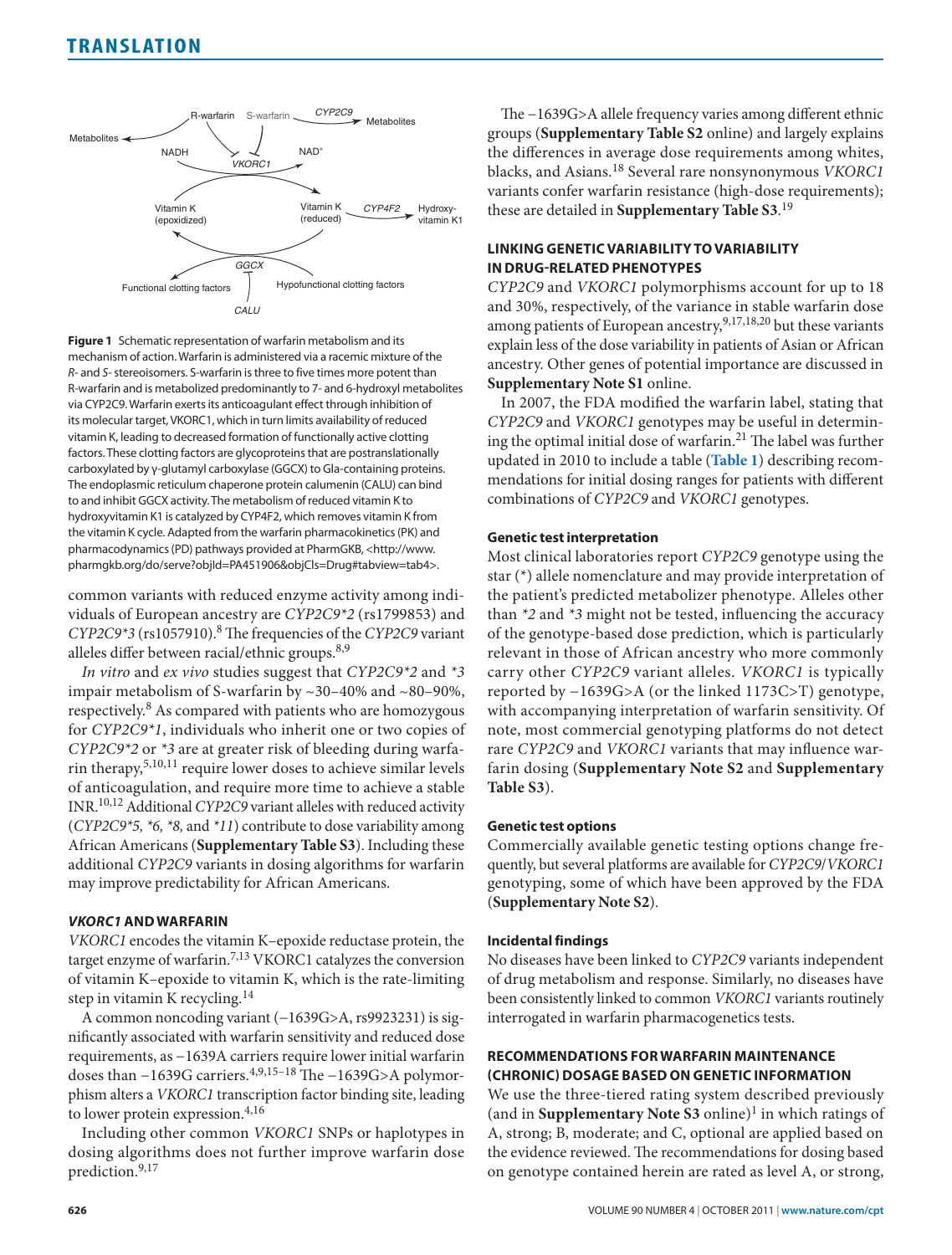| VKORC1:-1639G>A | $CYP2C9*1/*1$ | $CYP2C9*1/*2$ | $CYP2C9*1/*3$ | $CYP2C9*2/*2$ | CYP2C9*2/*3 | CYP2C9*3/*3 |
|-----------------|---------------|---------------|---------------|---------------|-------------|-------------|
| GG              | $5 - 7$       | $5 - 7$       | 3–4           | $3 - 4$       | 3–4         | $0.5 - 2$   |
| GA              | -5–7          | 3–4           | $3 - 4$       | 3–4           | $0.5 - 2$   | $0.5 - 2$   |
| AA              | 3–4           | $3 - 4$       | $0.5 - 2$     | $0.5 - 2$     | $0.5 - 2$   | $0.5 - 2$   |

<span id="page-2-0"></span>**Table 1 Recommended daily warfarin doses (mg/day) to achieve a therapeutic INR based on** *CYP2C9* **and** *VKORC1* **genotype using the warfarin product insert approved by the US Food and Drug Administration**

Reproduced from updated warfarin (Coumadin) product label.

and are derived from numerous observational studies and some prospective studies that suggest the ability to more accurately identify stable therapeutic warfarin dose requirements through use of both genetic and clinical information. However, there are limited prospective data from randomized trials on the use of genetic information to guide warfarin dosing (summarized in **Supplementary Note S4**), and the impact on clinical outcomes is unknown, although several such studies are currently ongoing, the largest of which are described in **Supplementary Note S5**.

Numerous studies have derived warfarin-dosing algorithms that use both genetic and nongenetic factors to predict warfarin dose.17,18,20 Two algorithms perform well in estimating stable warfarin dose across different ethnic populations; $17,18$  these were created using more than 5,000 subjects. Dosing algorithms using genetics outperform nongenetic clinical algorithms and fixeddose approaches in dose prediction.<sup>17,18</sup> The greatest benefit of genetics in warfarin dosing is likely to be in patients requiring less than 21mg/week or more than 49mg/week (constituting >40% of all patients). Genetics-based algorithms also better predict warfarin dose than the FDA-approved warfarin label table.<sup>22</sup> Therefore, the use of pharmacogenetic algorithm-based dosing is recommended when possible, although if electronic means for such dosing are not available, the table-based dosing approaches (**[Table](#page-2-0) 1**) are suggested. The range of doses by *VKORC1* genotype and the range of dose recommendations/predictions by the FDA table and algorithm are shown in **[Figure](#page-2-1) 2**.

## **Pharmacogenetic algorithm-based warfarin dosing**

The best way to estimate the expected stable dose of warfarin is to use the algorithms available on <http://www.warfarindosing.org> (offering both high-performing algorithms<sup>17,18</sup>). The dosing algorithm published by the International Warfarin Pharmacogenetics Consortium is also online, at [<http://www.pharmgkb.org/do/se](http://www.pharmgkb.org/do/serve?objId=PA162372936&objCls=Dataset#tabview=tab2) [rve?objId=PA162372936&objCls=Dataset#tabview=tab2](http://www.pharmgkb.org/do/serve?objId=PA162372936&objCls=Dataset#tabview=tab2)>. The two algorithms provide very similar dose recommendations. The clinical and genetic information used in one or both algorithms is shown in Box 1. These algorithms compute the anticipated stable daily warfarin dose to one decimal, and the clinician must then prescribe a regimen (e.g., an estimate of 4.3mg/day might be given as 4mg daily except 5mg two days per week).

## **Approach to pharmacogenetics-based warfarin dosing without access to dosing algorithms**

**[Table](#page-2-0) 1** summarizes the average dose ranges based on *CYP2C9\*2* and *\*3* and *VKORC1* genotypes, as recommended

<span id="page-2-1"></span>

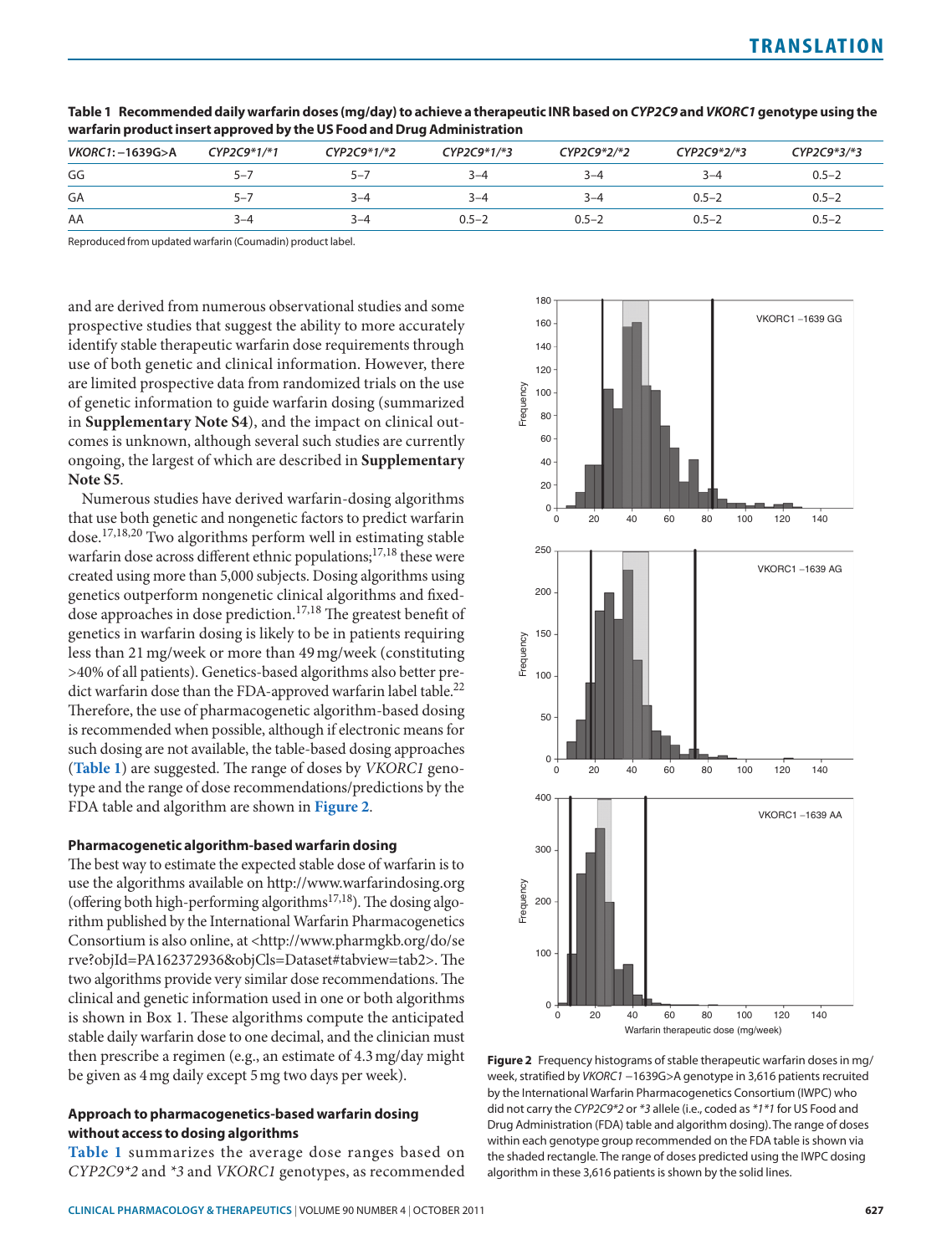in the FDA-approved warfarin (Coumadin) product label. The specific dose selected within that range should take into account other important variables, such as patient age, body size, and interacting drugs. The published evidence strongly supports our level A (strong) recommendation that, if genetic information is available, warfarin dosing should be estimated using a pharmacogenetic dosing algorithm, but in the absence of access to such an algorithm, a genotype dosing table is superior to other approaches that ignore genetic information in predicting stable warfarin dose.<sup>22</sup>

## **Other considerations**

**Supplementary Note S6** summarizes other considerations in the dosing of warfarin, including clinical factors and interacting drugs, some of which are included in the pharmacogenetic dosing algorithms (see **Box 1**). Other genes of potential importance are detailed in **Supplementary Note S1** and **Tables S3** and **S4**, including a nonsynonymous SNP in *CYP4F2*. Most clinical genotyping platforms do not yet include this SNP, and neither do the dosing tables or algorithms. **Supplementary Note S6** also discusses incorporation of genetic information into the initial dose, as well as alternatives to warfarin.

## **Potential benefits and risks for the patient**

Several ongoing, randomized controlled clinical trials are evaluating the risks and benefits of using genetics to dose warfarin (**Supplementary Note S5**). Incorporation of genetic information has the potential to shorten the time to attain stable INR, increase the time within the therapeutic INR range, and reduce underdosing or overdosing during the initial treatment period.23 If these benefits are realized, they may combine to reduce the risk of bleeding and thromboembolic events.<sup>24</sup> There are also potential risks. For example, the use of genetic information to guide dosing may lead to false security and inadequate INR monitoring. Genetics-guided dosing may increase the risk for overdosing or underdosing, although current evidence suggests that this is not likely.18 Genetic information may affect patient decisions about warfarin—those requiring lower than average warfarin doses may believe they can take warfarin less frequently. The cost–benefit of genetics-guided therapy depends on the cost of genotyping and the reduction in adverse events,<sup>25</sup> and most insurance plans currently do not pay for warfarin pharmacogenetic testing. Although there is substantial evidence associating *CYP2C9* and *VKORC1* variants with warfarin dosing, there is sparse randomized clinical trial evidence showing better outcomes. Although *CYP2C9/VKORC1* genotyping is reliable when performed in qualified laboratories, an additional risk to the patient is an error in genotyping or reporting of genotype. Genotypes are lifelong test results, so such an error could have adverse health implications for the life of the patient.

## **Caveats: appropriate use and/or potential misuse of genetic tests**

Many pharmacogenetic dosing algorithms are focused on a target INR of  $2-3$ ,<sup>18</sup> so their utility outside this range is limited; however, some algorithms accommodate the target INR

## **Box 1 Patient characteristics utilized in the Gage algorithm,17 the International Warfarin Pharmacogenetics Consortium18 algorithm, or both**

| Age                                                      |
|----------------------------------------------------------|
| Sex                                                      |
| Race                                                     |
| Weight                                                   |
| Height                                                   |
| Smoking status                                           |
| Warfarin indication                                      |
| Target international normalized ratio                    |
| Interacting drugs                                        |
| Inhibitors: amiodarone, statins, sulfamethoxazole, azole |
| antifungals                                              |
| Inducers: rifampin, phenytoin, carbamazepine             |
| Genetic variables                                        |
| CYP2C9 genotype                                          |
| VKORC1 genotype                                          |
| The Gage algorithm can also incorporate CYP4F2 and GGCX  |
| genotypes                                                |

explicitly.17 Pharmacogenetics-guided warfarin dosing should not alter the requirements for regular INR monitoring. There are very few data on warfarin pharmacogenetics and the performance of dosing algorithms in children, $26$  so no recommendations are made in this regard. There are patients for whom genetic testing is likely to be of little or no benefit, including those who have already had long-term treatment with stable warfarin doses and those who are unable to achieve stable dosing owing to variable adherence or dietary vitamin K intake. The greatest potential benefit is early in the course of therapy (before therapy initiation or in the first few days); $^{27}$  however, there may also be benefit several weeks into therapy.<sup>28</sup> It is likely that patients on therapy for many weeks to months, with careful INR monitoring, will derive little benefit from subsequent warfarin pharmacogenetics testing.<sup>29</sup>

# **Disclaimer**

CPIC guidelines reflect expert consensus based on clinical evidence and peer-reviewed literature available at the time they are written and are intended only to assist clinicians in decision making and to identify questions for further research. New evidence may have emerged since the time a guideline was submitted for publication. The guidelines are limited in scope and are not applicable to interventions or diseases not specifically identified. They do not account for all individual variations among patients and cannot be considered inclusive of all proper methods of care or exclusive of other treatments. It remains the responsibility of the health-care provider to determine the best course of treatment for a patient. Adherence to any guideline is voluntary, with the ultimate determination regarding its application to be made solely by the clinician and the patient. CPIC assumes no responsibility for any injury to persons or damage to persons or property arising out of or related to any use of CPIC's guidelines, or for any errors or omissions.